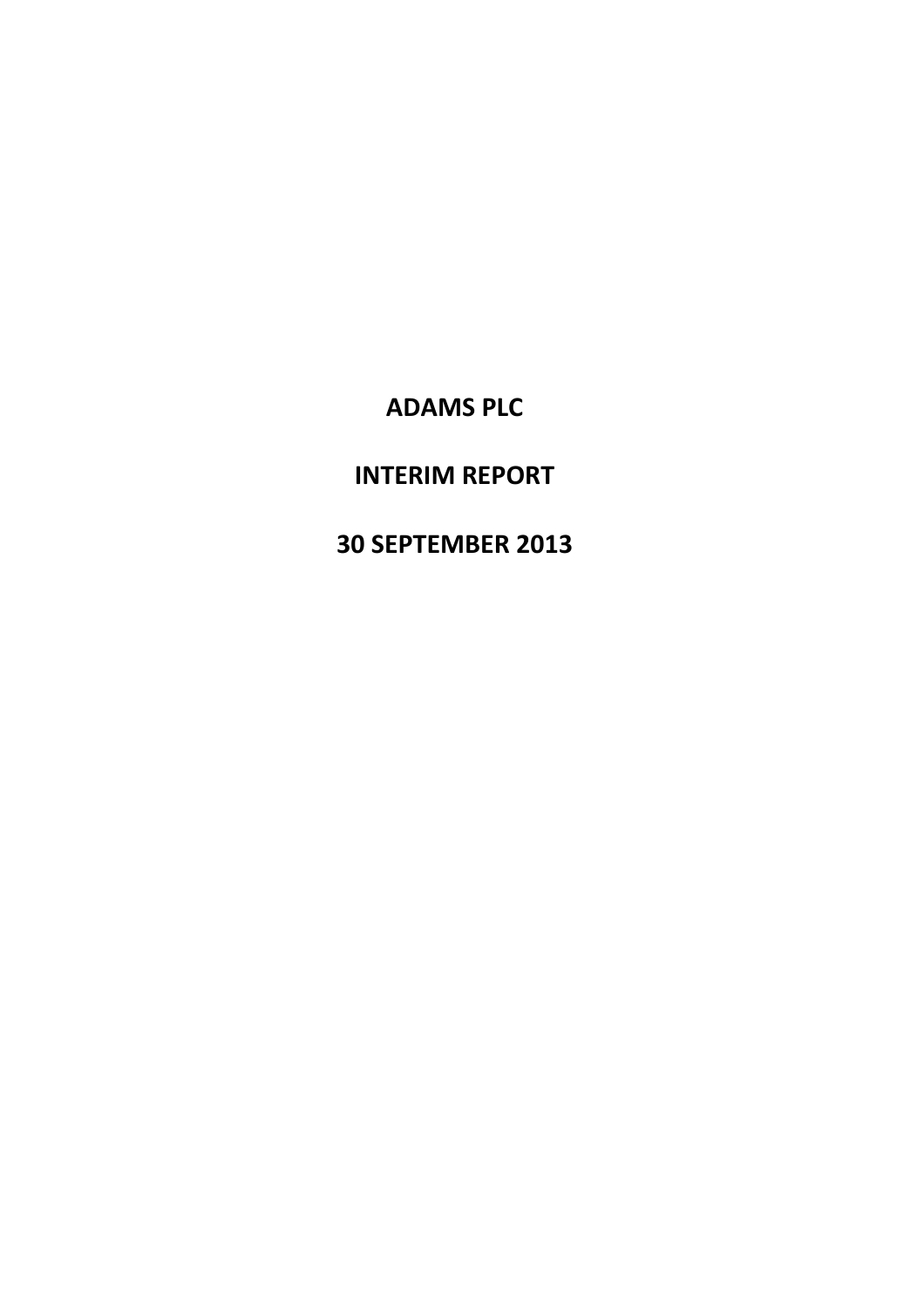| <b>Contents</b>                             | Page    |
|---------------------------------------------|---------|
| Chairman's statement                        |         |
| Unaudited statement of comprehensive income | 2       |
| Unaudited statement of financial position   | 3       |
| Unaudited statement of changes in equity    | 4       |
| Unaudited statement of cash flows           | 5.      |
| Notes to the unaudited financial statements | $6 - 9$ |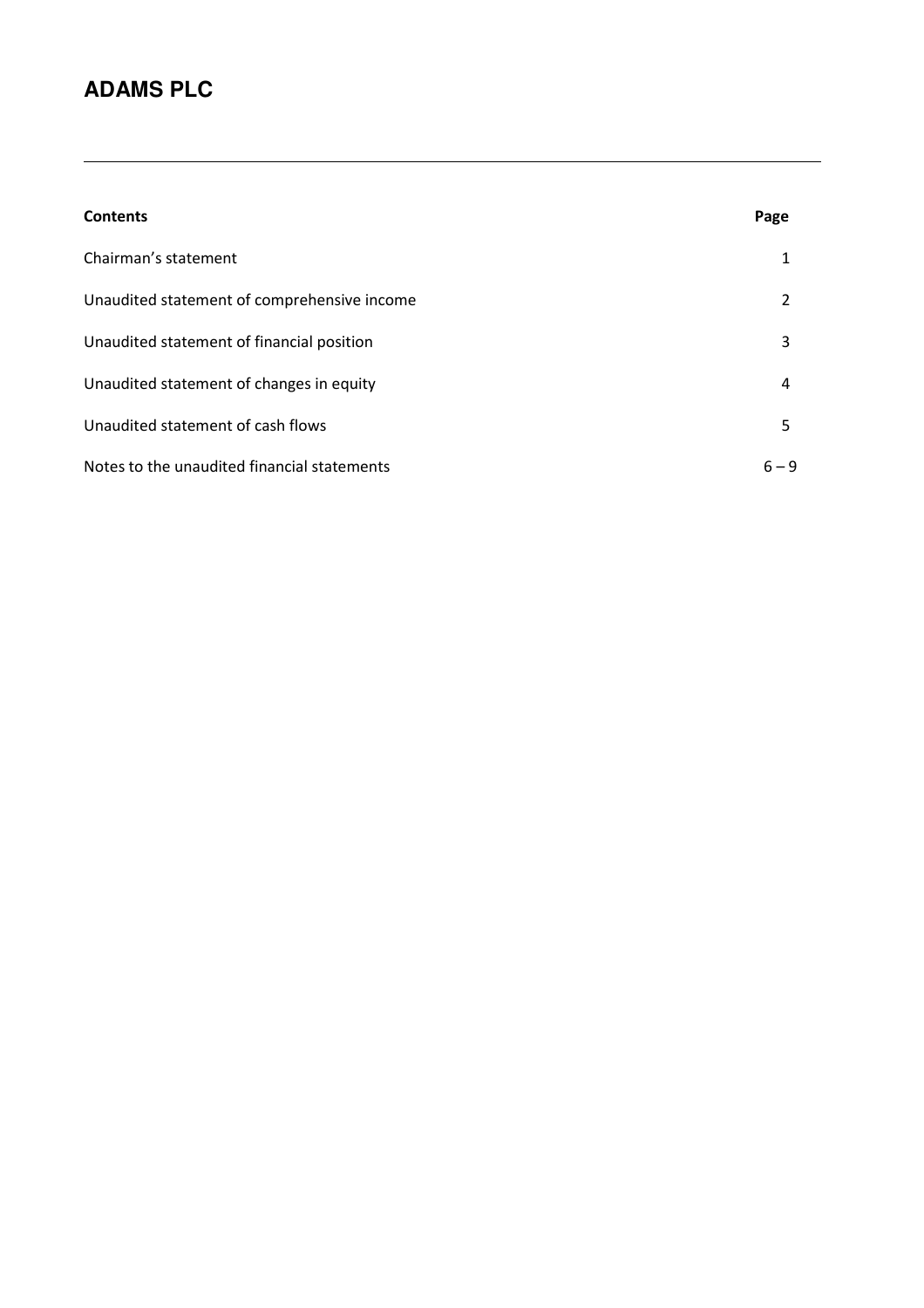### Chairman's Statement

We have pleasure in presenting the interim accounts for the six month period ended 30th September 2013. Indeed, this is the first actual period since the restructuring and change of direction which came about last March.

You will notice that the financial statements below are presented without the customary period to period comparative numbers. AIM Regulation granted the Company a derogation on this matter given the irrelevance of the first half period last year which was, in effect, reporting on a completely different company.

During our first half period, whilst protecting the integrity of the shell company, the Board has examined a range of possible reverse takeover candidates. Britain is alive with opportunities within our target sectors of technology and life sciences and it is a matter of identifying a candidate which fulfils our investment criteria. Full details of the Company's investing policy are available on the Company's website www.adamsplc.co.uk.

We look forward to the coming months and will keep shareholders apprised as the need arises.

Nicholas Nelson

N C P Nelson Chairman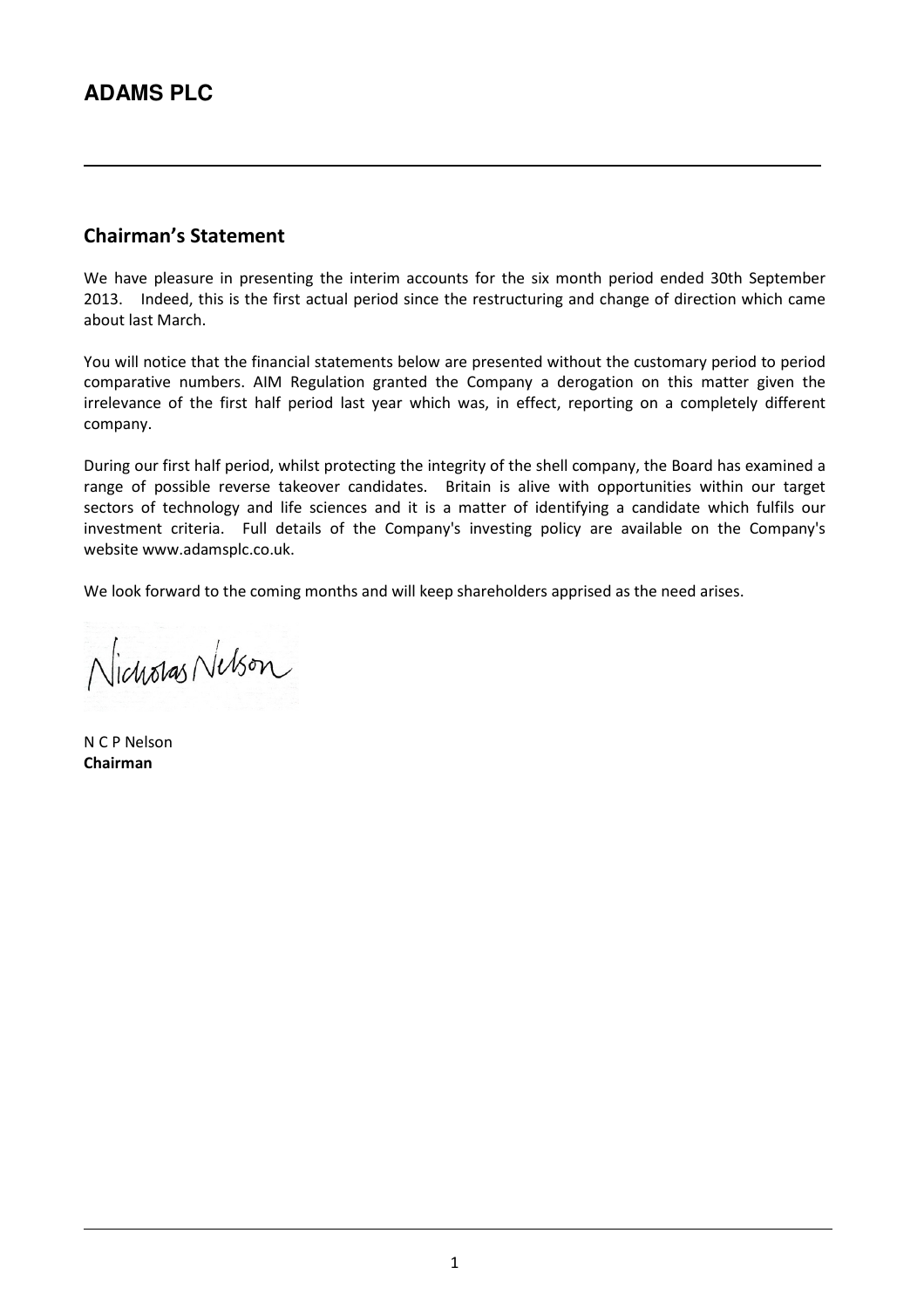# **STATEMENT OF COMPREHENSIVE INCOME**

## **FOR THE 6 MONTH PERIOD TO 30 SEPTEMBER 2013**

|                                                                                      | 30-Sep-13<br>€'000 |
|--------------------------------------------------------------------------------------|--------------------|
| Net change in fair value of financial assets at fair value<br>through profit or loss | (11)               |
| <b>Total income</b>                                                                  | (11)               |
| <b>Expenses</b>                                                                      |                    |
| Net foreign exchange (loss)/gain                                                     | 1                  |
| Administrative expenses                                                              | (51)               |
| <b>Operating loss</b>                                                                | (50)               |
| Loss on ordinary activities before taxation                                          | (61)               |
| Tax on loss on ordinary activities                                                   |                    |
| Loss for the period                                                                  | (61)               |

Since there is no other comprehensive loss, the loss for the period is the same as the total comprehensive loss for the period attributable to the owners of the Company.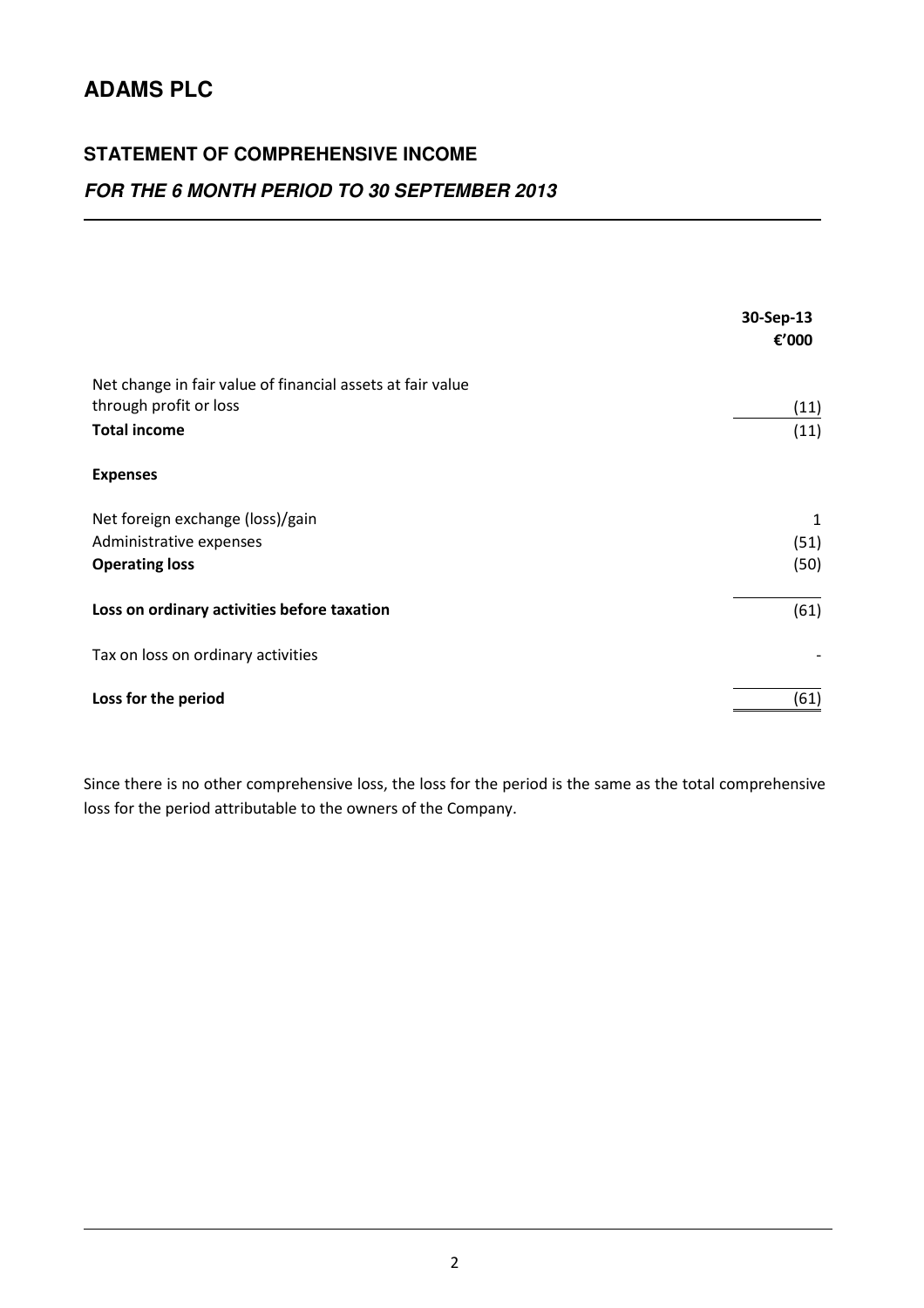### **STATEMENT OF FINANCIAL POSITION**

### **FOR THE PERIOD ENDED 30 SEPTEMBER 2013**

| <b>Assets</b><br><b>Non-current assets</b><br>5<br>Investments<br>84<br><b>Current assets</b><br>Trade and other receivables<br>6<br>16<br>$\overline{7}$<br>95<br>Cash and cash equivalents<br>111<br><b>Total assets</b><br>195<br><b>Equity and Liabilities</b><br>9<br>Called up share capital<br>133<br>Share premium<br>Retained earnings<br>(2, 396)<br><b>Total equity</b><br>185<br><b>Current liabilities</b><br>8<br>Trade and other payables<br>10<br><b>Total current liabilities</b><br>10<br><b>Total liabilities</b><br>10<br>195<br>Total equity and liabilities | <b>Note</b> | 30-Sep-13<br>€'000 |
|-----------------------------------------------------------------------------------------------------------------------------------------------------------------------------------------------------------------------------------------------------------------------------------------------------------------------------------------------------------------------------------------------------------------------------------------------------------------------------------------------------------------------------------------------------------------------------------|-------------|--------------------|
|                                                                                                                                                                                                                                                                                                                                                                                                                                                                                                                                                                                   |             |                    |
|                                                                                                                                                                                                                                                                                                                                                                                                                                                                                                                                                                                   |             |                    |
|                                                                                                                                                                                                                                                                                                                                                                                                                                                                                                                                                                                   |             |                    |
|                                                                                                                                                                                                                                                                                                                                                                                                                                                                                                                                                                                   |             |                    |
|                                                                                                                                                                                                                                                                                                                                                                                                                                                                                                                                                                                   |             |                    |
|                                                                                                                                                                                                                                                                                                                                                                                                                                                                                                                                                                                   |             |                    |
|                                                                                                                                                                                                                                                                                                                                                                                                                                                                                                                                                                                   |             |                    |
|                                                                                                                                                                                                                                                                                                                                                                                                                                                                                                                                                                                   |             |                    |
|                                                                                                                                                                                                                                                                                                                                                                                                                                                                                                                                                                                   |             |                    |
|                                                                                                                                                                                                                                                                                                                                                                                                                                                                                                                                                                                   |             | 2,448              |
|                                                                                                                                                                                                                                                                                                                                                                                                                                                                                                                                                                                   |             |                    |
|                                                                                                                                                                                                                                                                                                                                                                                                                                                                                                                                                                                   |             |                    |
|                                                                                                                                                                                                                                                                                                                                                                                                                                                                                                                                                                                   |             |                    |
|                                                                                                                                                                                                                                                                                                                                                                                                                                                                                                                                                                                   |             |                    |
|                                                                                                                                                                                                                                                                                                                                                                                                                                                                                                                                                                                   |             |                    |
|                                                                                                                                                                                                                                                                                                                                                                                                                                                                                                                                                                                   |             |                    |
|                                                                                                                                                                                                                                                                                                                                                                                                                                                                                                                                                                                   |             |                    |
|                                                                                                                                                                                                                                                                                                                                                                                                                                                                                                                                                                                   |             |                    |

The interim report on pages 2 to 5 were approved and authorised for issue by the Board of Directors on 9 December 2013 and signed on its behalf by:

Nicholas Nelson

…………………………………….. **Nicholas Nelson Director**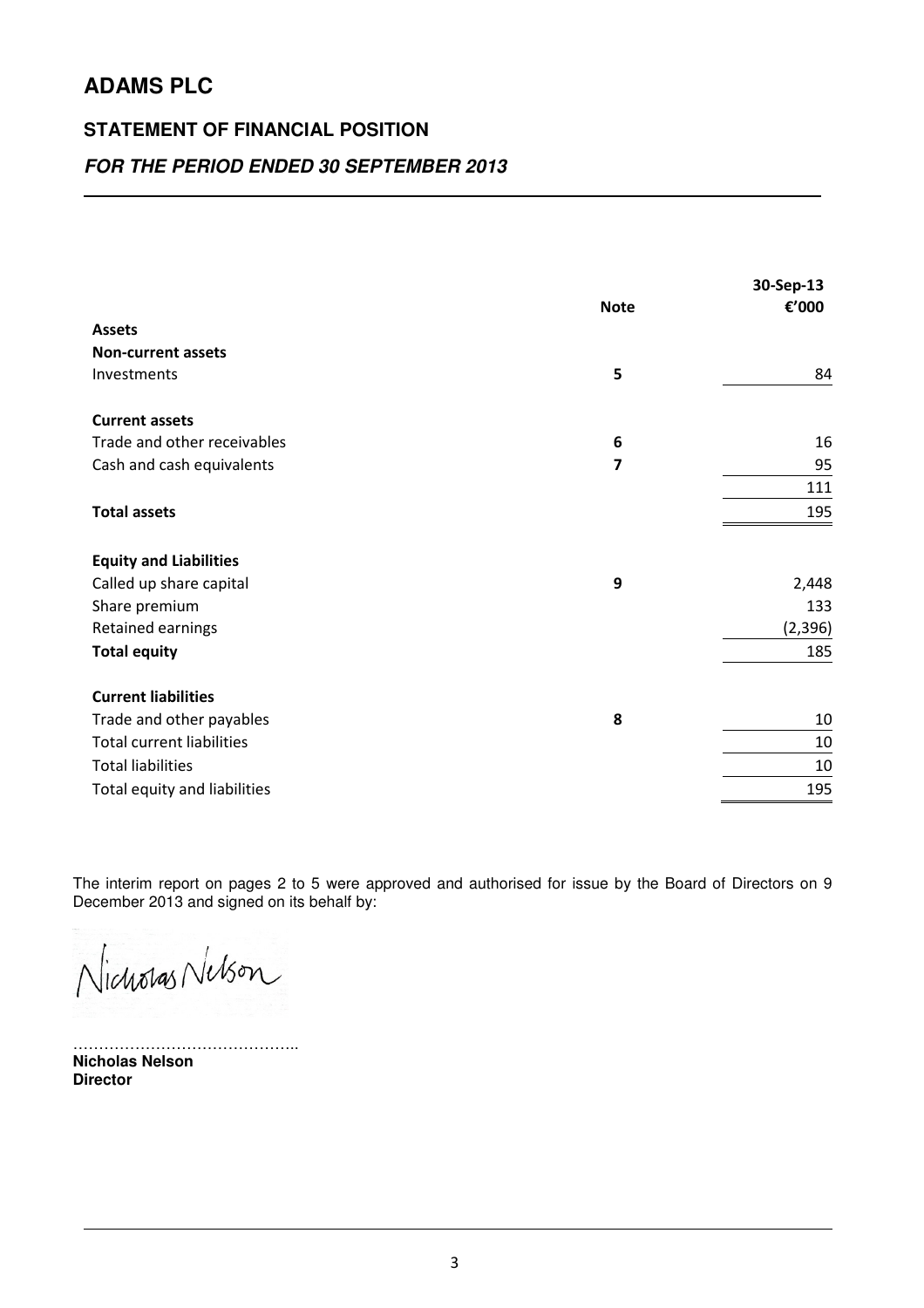## **STATEMENT OF CHANGES IN EQUITY**

### **FOR THE 6 MONTH PERIOD TO 30 SEPTEMBER 2013**

|                                     | <b>Share</b><br>Capital<br>€'000 | <b>Share</b><br>Premium<br>€'000 | Retained<br>Earnings /<br>(Losses)<br>€'000 | Total<br>€'000 |
|-------------------------------------|----------------------------------|----------------------------------|---------------------------------------------|----------------|
| At 1 April 2013                     | 2,448                            | 133                              | (2, 335)                                    | 246            |
| Total comprehensive loss for period | $\overline{\phantom{a}}$         | $\qquad \qquad \blacksquare$     | (61)                                        | (61)           |
| At 30 September 2013                | 2,448                            | 133                              | (2,396)                                     | 185            |

Share capital is the amount subscribed for shares at nominal value.

Share premium represents the excess of the amount subscribed for share capital over the nominal value of these shares net of share issue expenses.

Retained losses represent the cumulative loss of the Company attributable to equity shareholders.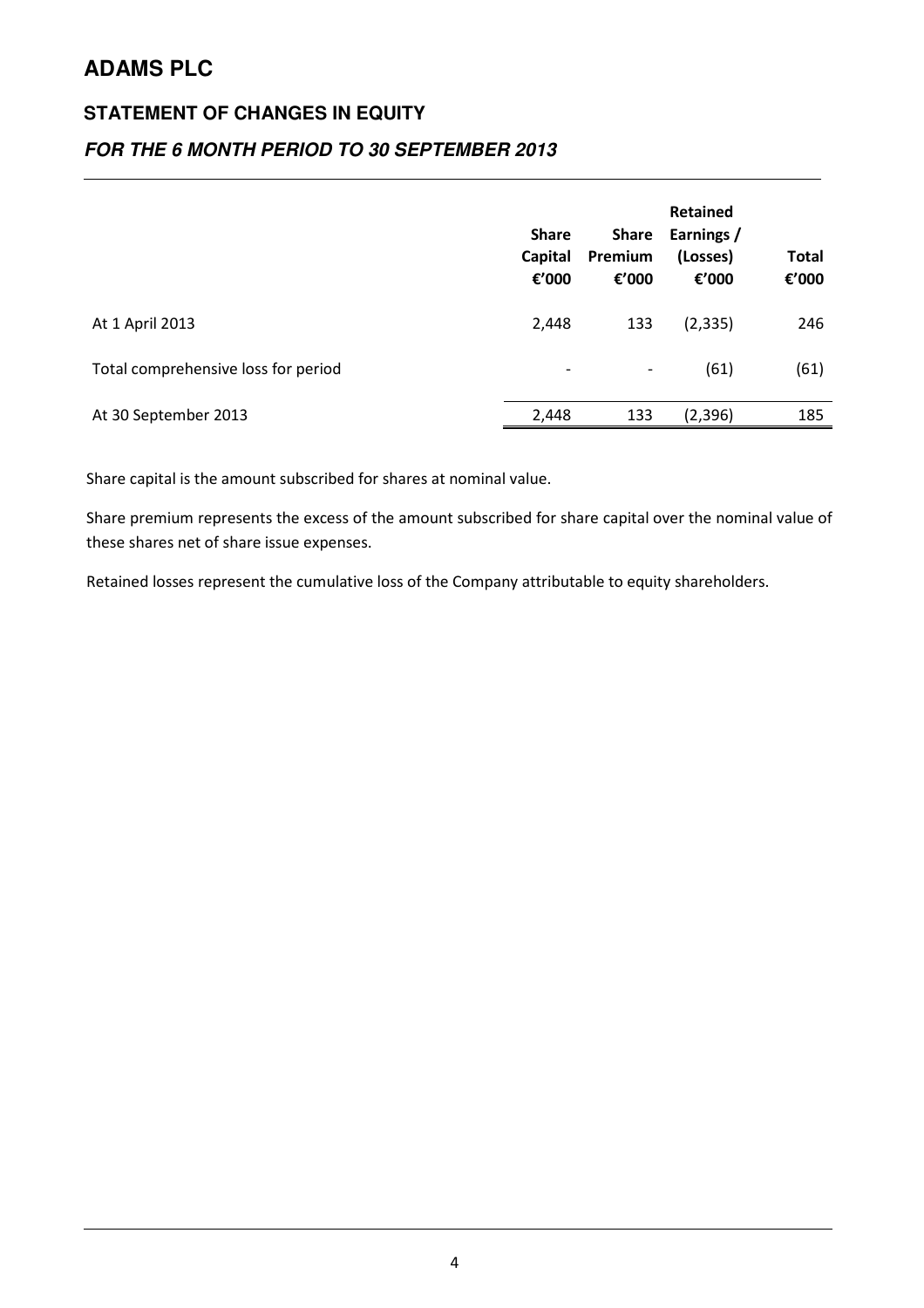## **STATEMENT OF CASH FLOWS**

## **FOR THE PERIOD ENDED 30 SEPTEMBER 2013**

|                                                  | 30-Sep-13<br>€'000 |
|--------------------------------------------------|--------------------|
| Cash flows from operating activities             | (75)               |
| Cash flows from investing activities             |                    |
| Payments to acquire investments                  | (95)               |
| Proceeds from disposal of investments            | 126                |
| Net cash used in investing activities            | 31                 |
| Net decrease in cash and cash equivalents        | (44)               |
| Cash and cash equivalents at beginning of period | 139                |
| Cash and cash equivalents at end of period       | 95                 |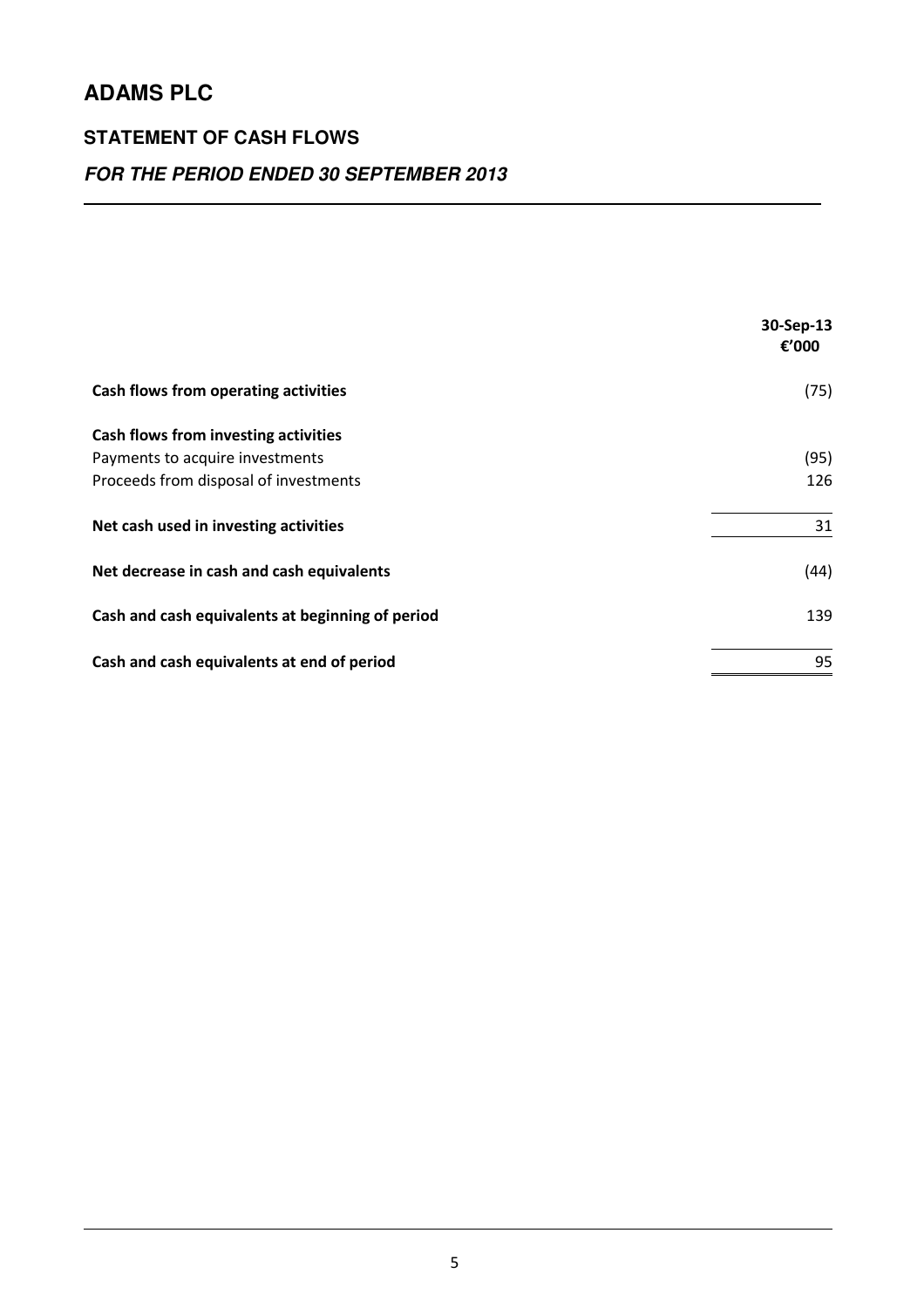### **NOTES TO THE STATEMENT OF CASH FLOWS**

## **FOR THE 6 MONTH PERIOD TO 30 SEPTEMBER 2013**

#### 1 Reconciliation of operating loss to net cash

outflow from operating activities

|                                           | 30-Sep-13 |
|-------------------------------------------|-----------|
|                                           | €000      |
|                                           |           |
| Loss for the period                       | (61)      |
| (Increase) in trade and other receivables | (5)       |
| (Decrease) in trade and other payables    | (9)       |

### Net cash outflow from operating activities (75)

| <b>Analysis of net cash</b><br>2 | 01-Apr-13<br>€000        | Cash<br>€000             | Other<br>non-cash<br>changes<br>€000 | 30-Sep-13<br>€000 |
|----------------------------------|--------------------------|--------------------------|--------------------------------------|-------------------|
| Net cash:                        |                          |                          |                                      |                   |
| Cash at bank and in hand         | 139                      | (44)                     | $\overline{\phantom{0}}$             | 95                |
| Liquid resources:                |                          |                          |                                      |                   |
| Current asset investments        | $\overline{\phantom{a}}$ | $\overline{\phantom{a}}$ | $\overline{\phantom{a}}$             |                   |
| Debt:                            |                          |                          |                                      |                   |
| Debts falling due after one year | $\overline{\phantom{a}}$ |                          | $\qquad \qquad$                      |                   |
| Net cash                         | 139                      | (44)                     | -                                    | 95                |

| 3 | Reconciliation of net cash flow to movement in net cash | 30-Sep-13     |
|---|---------------------------------------------------------|---------------|
|   | Decrease in cash in the period                          | €'000<br>(44) |
|   | Movement in net cash in the period<br>Opening net cash  | (44)<br>139   |
|   | <b>Closing net cash</b>                                 | 95            |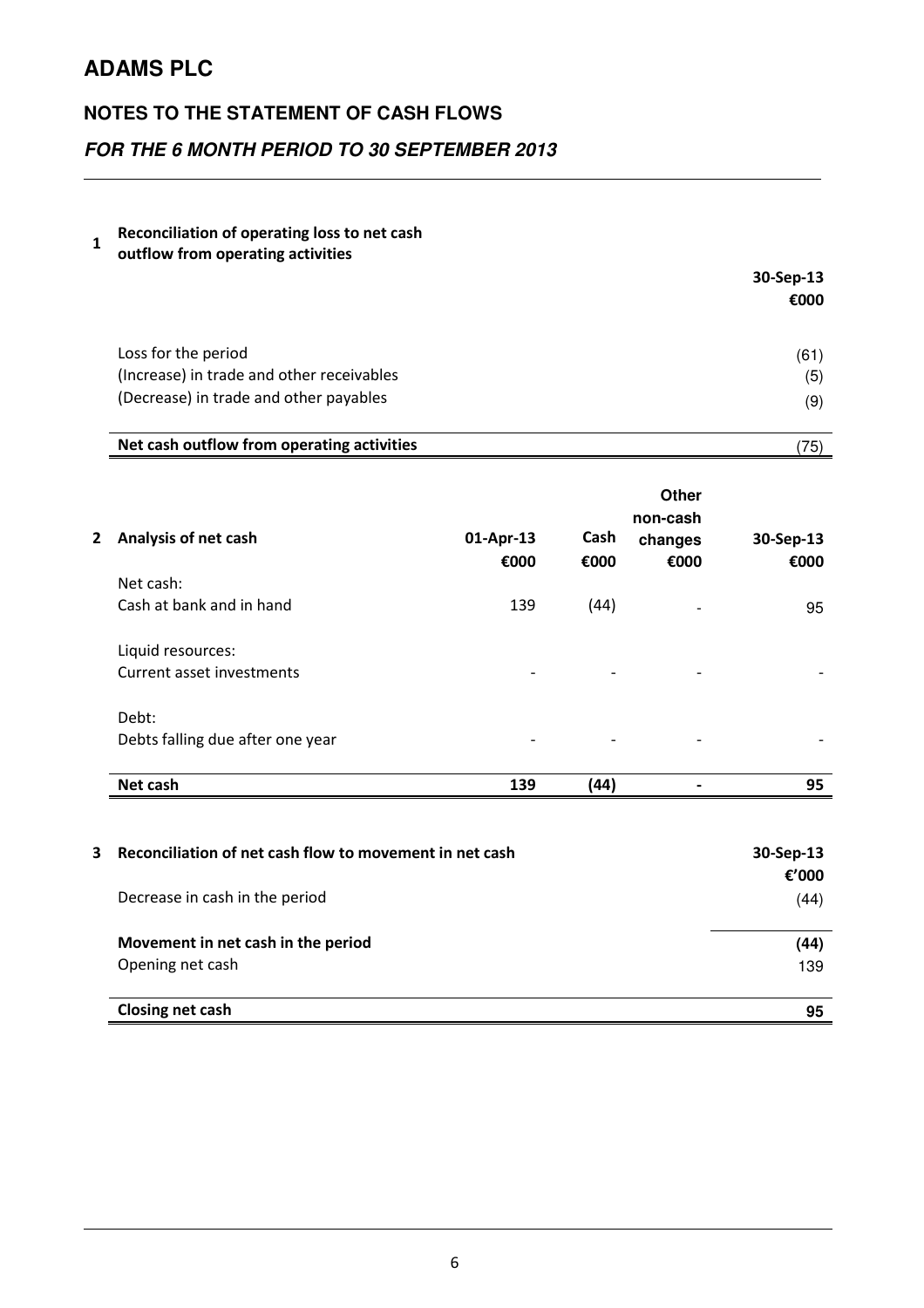# **NOTES TO THE FINANCIAL STATEMENTS FOR THE 6 MONTH PERIOD TO 30 SEPTEMBER 2013**

### 1 General information

Adams PLC is a company incorporated in the Isle of Man. The address of the registered office is disclosed on the company information page at the front of the annual report. The principal activities of the Company are described in the directors' report.

#### 2 Basis of preparation

The financial information contained in the interim results has been prepared in accordance with International Financial Reporting Standards ('IFRS') as adopted by the European Union. It has been prepared in accordance with IAS 34 – Interim Financial Reporting except for prior period comparative figures which have been omitted since not available and does not include all of the information required for full annual financial statements.

#### 3 Going concern

The financial statements have been prepared on a going concern basis, the validity of which is dependent upon the continuing support of the shareholders; this support will enable the company to continue for the foreseeable future.

The financial statements do not include any adjustments that would result if the above support was withdrawn.

The principal accounting policies applied in the preparation of these financial statements are set out below.

#### 4 Significant accounting policies

The financial information contained in these interim results for the six months ended 30 September 2013 are unaudited. Full audited accounts of the company in respect of that financial period prepared in accordance with IFRS, which we received an unqualified audit opinion have been delivered to Registrar of Companies.

The accounting policies and methods of computation used in the interim statements are consistent with those used in the financial statements for the period ended 31 March 2013 and are in accordance with International Financial Reporting Standards.

The interim financial statements do not include all the information required for full annual financial statements and therefore cannot be construed to be in full compliance with IFRS.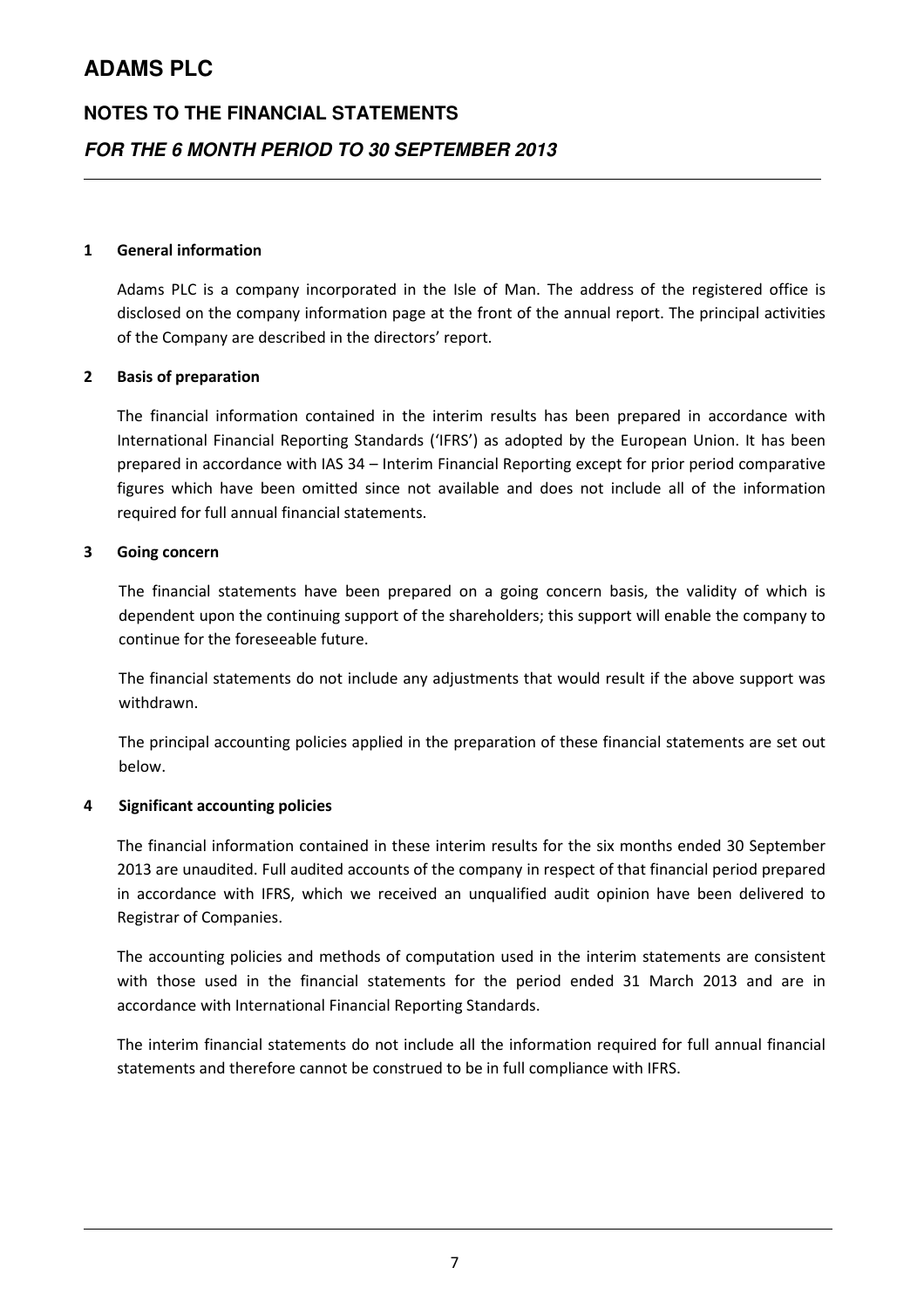# **NOTES TO THE FINANCIAL STATEMENTS (continued) FOR THE 6 MONTH PERIOD TO 30 SEPTEMBER 2013**

| 5 | <b>Investments</b>                 | 30-Sep-13          |
|---|------------------------------------|--------------------|
|   |                                    | €000               |
|   | At 1 April 2013                    | 115                |
|   | Acquisitions in period             | 95                 |
|   | Disposals in period                | (126)              |
|   | <b>Total</b>                       | 84                 |
| 6 | <b>Trade and other receivables</b> |                    |
|   |                                    | 30-Sep-13<br>€'000 |
|   | Prepayments                        | 16                 |
|   |                                    | 16                 |
|   |                                    |                    |

The carrying amount of other current assets approximates to its fair value.

### 7 Cash and cash equivalents

For the purposes of the Statement of Cash Flows, cash and cash equivalents include cash at banks and on hand and deposits with banks. Cash and cash equivalents at the end of the reporting period as shown in the Statement of Cash Flows can be reconciled to the related items in the Statement of Financial Position as follows:

|                           | 30-Sep-13<br>€'000 |
|---------------------------|--------------------|
| Cash and cash equivalents | 95                 |

The carrying amount of cash and cash equivalents approximates to its fair value.

#### 8 Trade and other payables

|                | 30-Sep-13<br>€'000 |
|----------------|--------------------|
| Trade payables | $\overline{4}$     |
| Accruals       | 6                  |
|                | 10                 |
|                |                    |

Accruals principally comprise amounts outstanding for ongoing expenses. The carrying amount of other payables approximates to its fair value.